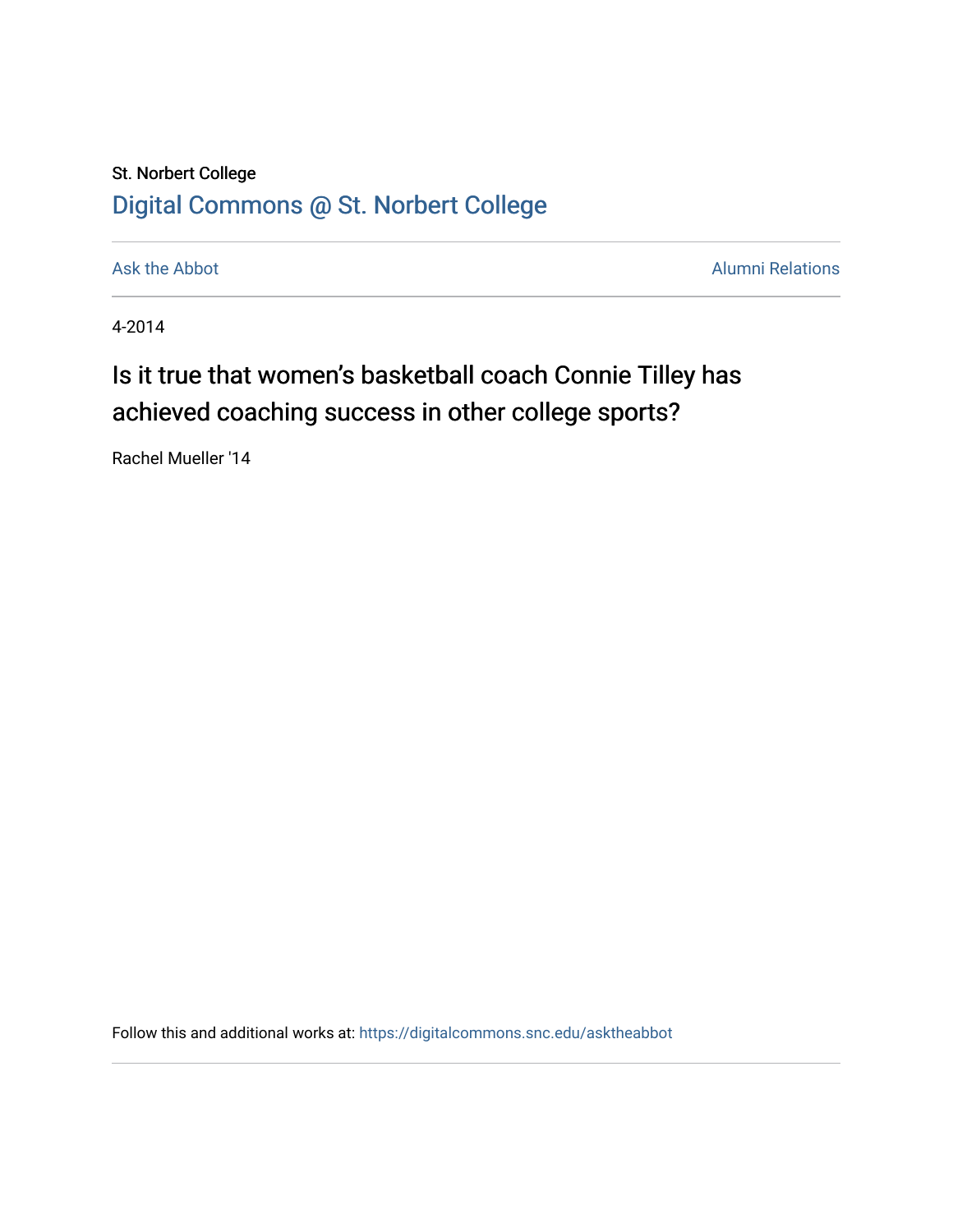

[Academics](https://www.snc.edu/academics) [Admission](https://www.snc.edu/admission) [Campus Life](https://www.snc.edu/campuslife) [Living Norbertine](https://www.snc.edu/livingnorbertine) [Athletics](https://www.snc.edu/athletics) [About](https://www.snc.edu/about)

Q

Giving

to SNC

 $\ge$  [Alumni](https://www.snc.edu/alumni/)  $\ge$  [Ask the Abbot](https://www.snc.edu/alumni/abbot/)  $\ge$  April 2014 合

### [Alumni](https://www.snc.edu/alumni/index.html)

[Events & Reunions](https://www.snc.edu/alumni/event/index.html) [Behind the Arch](https://www.snc.edu/alumni/event/behindthearch/) [Benefits and Services](https://www.snc.edu/alumni/benefits.html) [Get Involved](https://www.snc.edu/alumni/getinvolved.html) [Give to SNC](http://giving.snc.edu/) [Alumni Awards](https://www.snc.edu/alumni/awards/index.html) [Knight Lights](https://www.snc.edu/alumni/knightlights/index.html) [Alumni-Owned](https://www.snc.edu/alumni/directory/index.html) [Businesses Network](https://www.snc.edu/alumni/directory/index.html) [Alumni Board](https://www.snc.edu/alumni/alumniboard.html) [Student Alumni](https://www.snc.edu/alumni/saa.html) [Ambassadors](https://www.snc.edu/alumni/saa.html) [Staff](https://www.snc.edu/alumni/contactus.html)

# April 2014 Question:

Dear Abbot Pennings,

Is it true that women's basketball coach Connie Tilley has achieved coaching success in other college sports?

Rachel Mueller '14

#### Answer:

My dearest Rachel,

Coach Tilley is indeed a remarkably accomplished woman. I am very delighted to assist you in your quest for information about her accomplishments.

You are correct, this year commemorates Coach Tilley's 37th basketball season. What an achievement!

Coach Tilley has coached other college sports in addition to basketball, including men's and women's golf and volleyball. She also founded the softball program here at St. Norbert College. Few of our readers may know that, while doing graduate work at the University of Wisconsin-La Crosse, Coach Tilley guided the women's tennis team to a seventhplace finish at nationals.

I would like to add my warmest congratulations to the plaudits of others on the happy occasion of our dear coach's admission to a remarkable club. On Jan. 22, Coach Tilley became only the 13th coach in NCAA Division III women's basketball history to reach 600 career wins, as the Green Knights rolled to a 73-48 win over Beloit College in a Midwest Conference



### Ask the Abbot

As the founder of St. Norbert College, and having a prime seat in the center of campus throughout the years, I, Abbot Bernard Pennings, hold the answers to many of your burning questions about the college. [Submit Your Question](https://www.snc.edu/alumni/abbot/index.html)